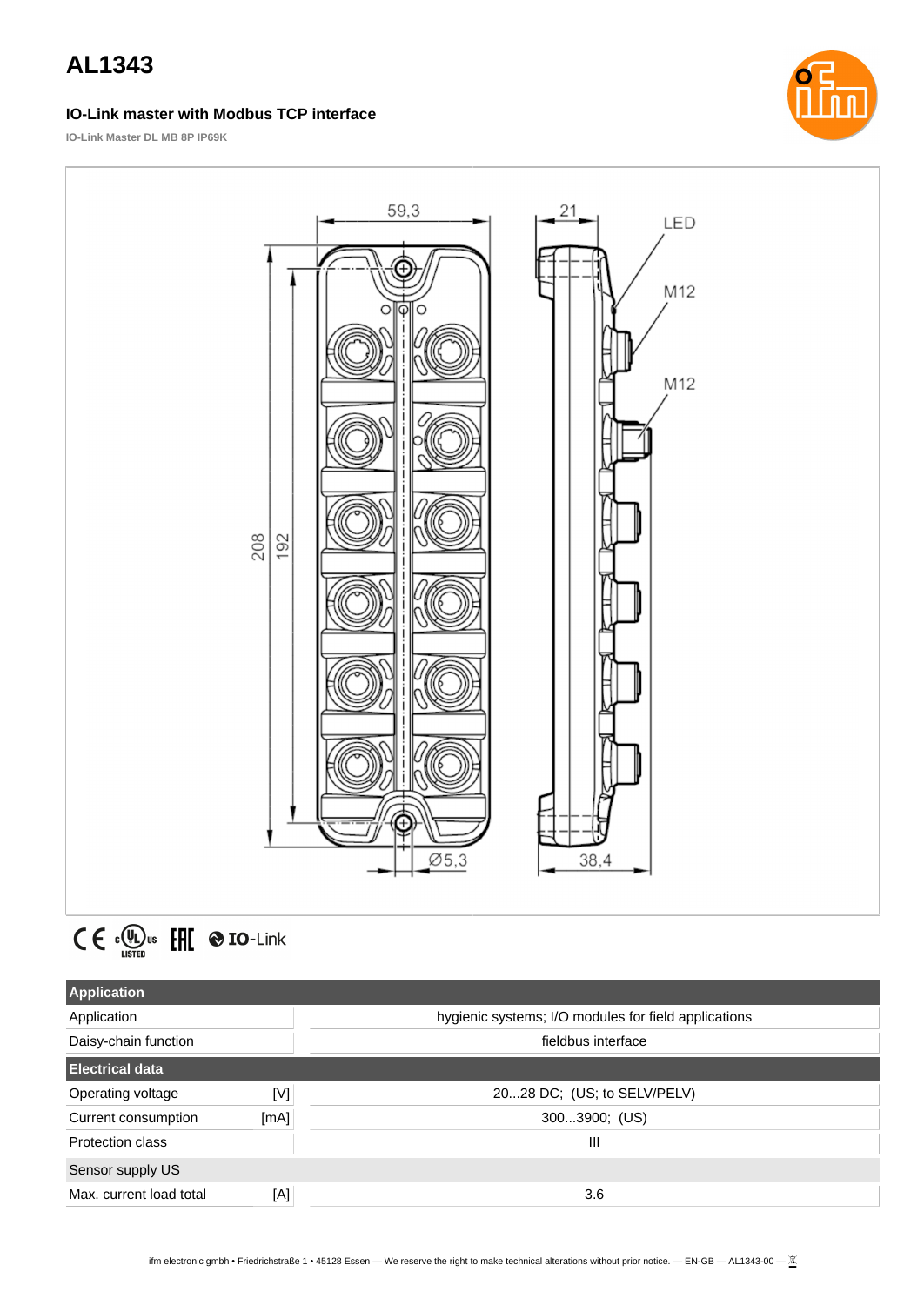### **IO-Link master with Modbus TCP interface**

**IO-Link Master DL MB 8P IP69K**



| Inputs / outputs                                   |      |                                                            |
|----------------------------------------------------|------|------------------------------------------------------------|
| Total number of inputs and<br>outputs              |      | 16; (configurable)                                         |
| Number of inputs and outputs                       |      | Number of digital inputs: 16; Number of digital outputs: 8 |
| <b>Inputs</b>                                      |      |                                                            |
| Number of digital inputs                           |      | 16; (IO-Link Port Class A: 8 x 2)                          |
| Switching level high                               | M    | 1128                                                       |
| Switching level low                                | [V]  | 05                                                         |
| Digital inputs protected<br>against short circuits |      | yes                                                        |
| <b>Outputs</b>                                     |      |                                                            |
| Number of digital outputs                          |      | 8; (IO-Link Port Class A: 8 x 1)                           |
| Max. current load per output                       | [mA] | 300                                                        |
| Short-circuit proof                                |      | yes                                                        |
| Interfaces                                         |      |                                                            |
| Communication interface                            |      | Ethernet; IO-Link                                          |
| Ethernet - Internet of Things                      |      |                                                            |
| <b>Transmission standard</b>                       |      | 10Base-T; 100Base-TX                                       |
| Transmission rate                                  |      | 10; 100                                                    |
| Protocol                                           |      | <b>MQTT JSON</b>                                           |
|                                                    |      | IP address: 169.254.x.x                                    |
|                                                    |      | subnet mask: 255.255.0.0                                   |
| Factory settings                                   |      | gateway IP address: 0.0.0.0                                |
|                                                    |      | MAC address: see type label                                |
| Note on interfaces                                 |      | Secure protocol: HTTPS                                     |
| Ethernet - Modbus TCP                              |      |                                                            |
| <b>Transmission standard</b>                       |      | 10Base-T; 100Base-TX                                       |
| <b>Transmission rate</b>                           |      | 10; 100                                                    |
| Protocol                                           |      | Modbus TCP                                                 |
| <b>Factory settings</b>                            |      | IP address: 192.168.1.250                                  |
|                                                    |      | subnet mask: 255.255.255.0                                 |
|                                                    |      | gateway IP address: 0.0.0.0                                |
|                                                    |      | MAC address: see type label                                |
| <b>IO-Link Master</b>                              |      |                                                            |
| Transmission type                                  |      | COM1 (4,8 kBaud); COM2 (38,4 kBaud); COM3 (230,4 kBaud)    |
| IO-Link revision                                   |      | 1.1                                                        |
| Number of ports class A                            |      | 8                                                          |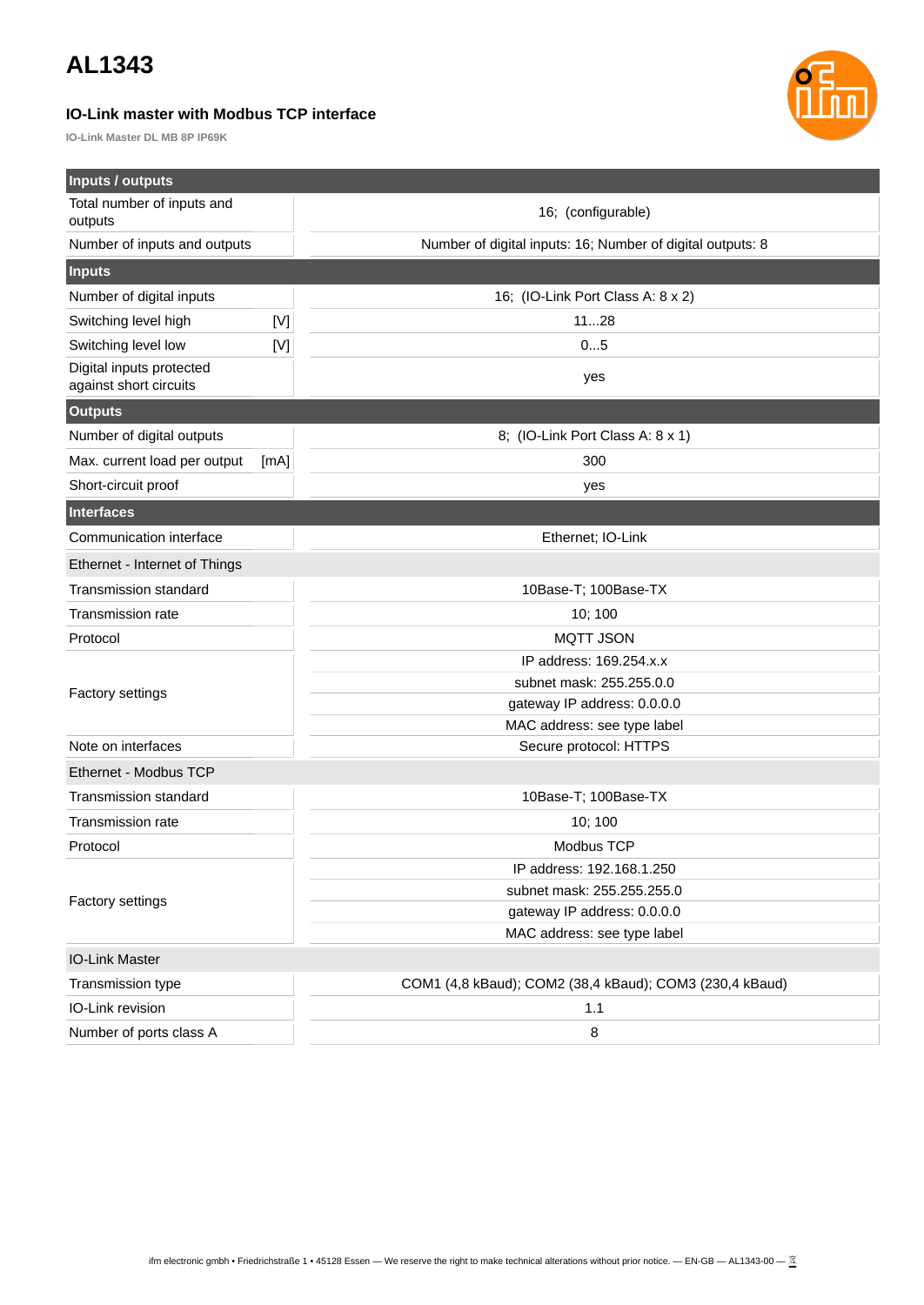### **IO-Link master with Modbus TCP interface**



**IO-Link Master DL MB 8P IP69K**

| <b>Operating conditions</b>             |         |                                                                                       |                                                  |  |
|-----------------------------------------|---------|---------------------------------------------------------------------------------------|--------------------------------------------------|--|
| Ambient temperature                     | [°C]    | $-2560$                                                                               |                                                  |  |
| Storage temperature                     | [°C]    | $-2585$                                                                               |                                                  |  |
| Max. relative air humidity              | [%]     | 90                                                                                    |                                                  |  |
| Protection                              |         | IP 65; IP 66; IP 67; IP 69K; (operation with stainless steel protective caps: IP 69K) |                                                  |  |
| Protection rating (NEMA 250)            |         | 6P                                                                                    |                                                  |  |
| Degree of soiling                       |         | $\overline{c}$                                                                        |                                                  |  |
| Chemical media                          |         | ISO 16750-5                                                                           | HLP, CC, DB, DC, DD, CA                          |  |
|                                         |         | NEMA 250 5.13.1                                                                       | AA                                               |  |
| <b>Tests / approvals</b>                |         |                                                                                       |                                                  |  |
| <b>EMC</b>                              |         | EN 61000-6-2                                                                          |                                                  |  |
|                                         |         | EN 61000-6-4                                                                          |                                                  |  |
| Shock resistance                        |         | DIN EN 60068-2-27                                                                     |                                                  |  |
| Vibration resistance                    |         | DIN EN 60068-2-64 2009-04                                                             |                                                  |  |
|                                         |         | DIN EN 60068-2-6 2008-10                                                              |                                                  |  |
| <b>MTTF</b>                             | [years] | 78                                                                                    |                                                  |  |
| <b>Mechanical data</b>                  |         |                                                                                       |                                                  |  |
| Weight                                  | [g]     | 419                                                                                   |                                                  |  |
| <b>Materials</b>                        |         | housing: PA grey; socket: stainless steel (1.4404 / 316L)                             |                                                  |  |
| Sealing material                        |         | <b>EPDM</b>                                                                           |                                                  |  |
| <b>Accessories</b>                      |         |                                                                                       |                                                  |  |
| Items supplied                          |         |                                                                                       | Protective cap: 1 x M12, stainless steel, E12542 |  |
| Remarks                                 |         |                                                                                       |                                                  |  |
| Remarks                                 |         | For further information please see the operating instructions.                        |                                                  |  |
| Pack quantity                           |         | 1 pcs.                                                                                |                                                  |  |
| <b>Electrical connection - Ethernet</b> |         |                                                                                       |                                                  |  |
| Connoctor: M12: Cooling: EDDM           |         |                                                                                       |                                                  |  |

Connector: M12; Sealing: EPDM



| Modbus TCP X21, X22 |          |
|---------------------|----------|
| 1                   | $TX +$   |
| $\overline{2}$      | $RX +$   |
| 3                   | TX -     |
| 4                   | RX -     |
| 5                   | not used |